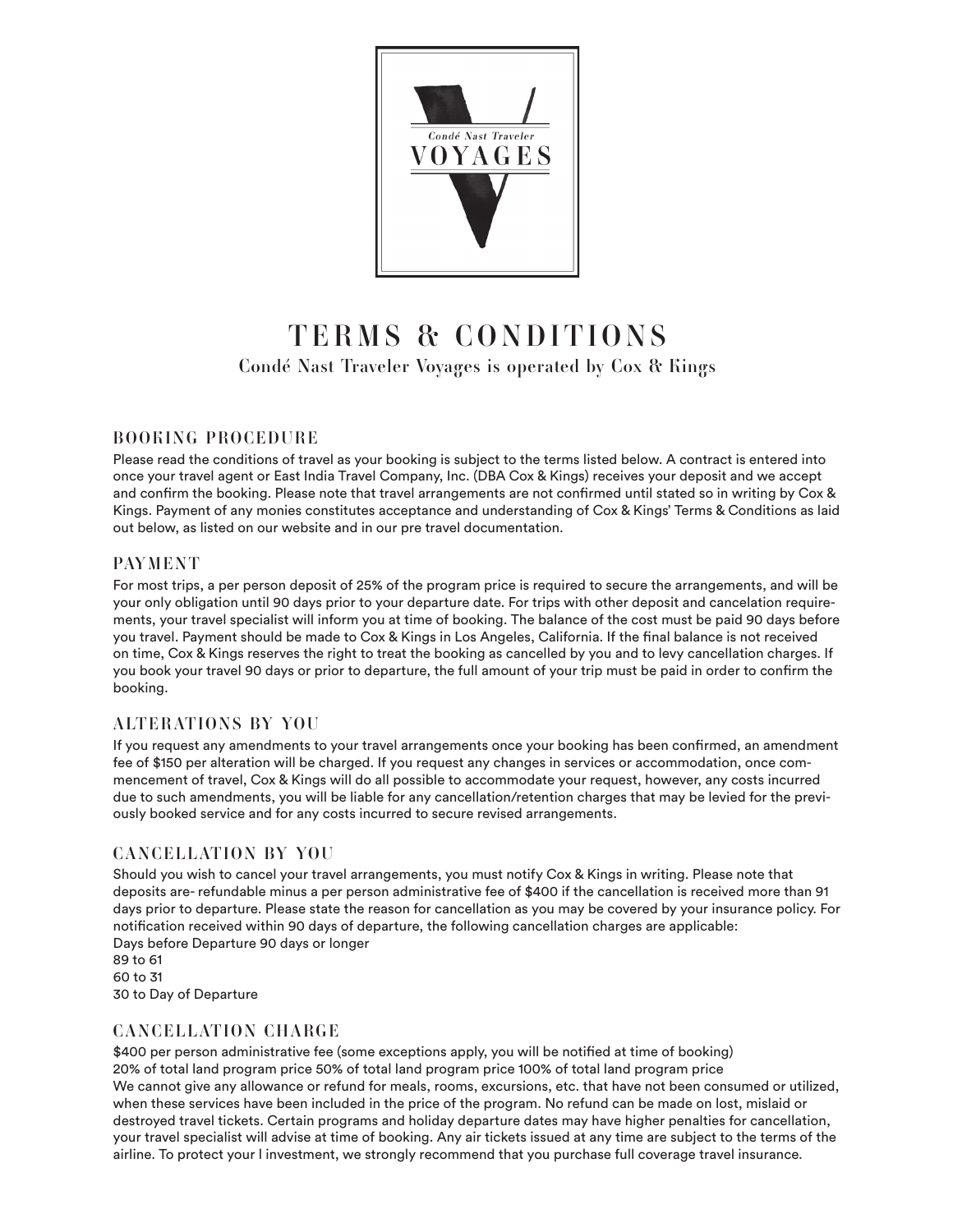## ALTERATIONS MADE TO THE SCHEDULED PROGRAM

Travel arrangements are planned and secured in advance and so changes in itinerary content may be unavoidable. These changes may be due to circumstances amounting to "force majeure" or reasons beyond Cox & Kings' control. They could include but not limited to; delay in departure due to flight disruption, closure of a hotel, strikes, riots, natural occurrences, decisions by State Governments or Tourist Organizations that cause forced alterations to a planned itinerary, its duration, time spent in a city or requiring the need to remove a city or part of from the itinerary caused by a local occurrence or situation. In such cases, Cox & Kings will offer comparable alternative arrangements. If any of the circumstances listed above occur during the course of the program, we reserve the right to alter the scheduled itinerary accordingly and compensation cannot be paid. We will make every reasonable effort to provide the booked arrangements but minor changes may occur. If changes are significant we shall where possible, inform you or your travel agent before your departure. Please note that Cox & Kings cannot be held responsible for any price increases or surcharges caused by governmental action, additional taxes imposed, fluctuations in exchange rates, increases in scheduled airfare or increases in fuel surcharges should Cox & Kings need to pass along these increases. Any increase in the original program price will be notified to you at least 91 days before departure. If you make your booking within 90 days of departure, the surcharge will be included in your invoice. Any surcharge will not exceed 10 percent of the listed program price. For scheduled group departures, it may be necessary to recost your program due to a low number of participants. You will be contacted 90 days prior to your departure date and advised should a supplementary fee apply. If all group members accept the increased cost the tour will operate as scheduled. However, if the supplement is not accepted by you then you will be entitled to a full refund of all monies paid or to transfer your deposit to a different program.

## DOCUMENTATION REQUIRED FOR TRAVEL: Passports, Visas and Your Responsibilities

All travelers require a passport with at least six months validity beyond completion of travel. The client accepts full responsibility for obtaining all travel documentation, including but not limited to passport, entry visa and permits prior to commencement of travel, and is solely responsible for any consequences resulting from missing or defective documentation. Any information or advice given by Cox & Kings regarding visas, vaccinations, climate, what to pack, baggage, etc., is purely advisory and provided as a courtesy. Cox & Kings is not responsible for any errors or omissions as to the information provided by third parties. Visas may be required to travel to your chosen destination and U.S. citizens should consult with the appropriate Consulates and Embassies. It is the responsibility of the individual traveler to secure the proper documentation prior to commencement of travel.

## TRAVEL WARNINGS

It is the responsibility of The Traveler to become informed about the most current travel advisories and warnings by referring to the U.S. State Department's travel website at www.travel.state.gov or by phone at 1-888-407-4747. In the event of an active State Department Travel Warning against travel to the specific destination location/s of the trip, should The Traveler still choose to travel, notwithstanding any travel advisory or warning, The Traveler assumes all risk of personal injury, death or property damage that may arise out of the events like those advised or warned against.

## WHAT YOUR LAND PROGRAM PRICE INCLUDES:

- Private arrival and departure airport transfers to and from your hotel
- All planning, handling and operational charges
- Accommodation as noted in itinerary, based on double occupancy
- Privately guided sightseeing in air conditioned vehicle (exceptions may apply)
- Services of Professional English-Speaking Guide(s) and/or Tour Escort as detailed in your itinerary
- All entrance fees mentioned in itinerary
- Meals as mentioned in itinerary
- Baggage handling, 2 pieces per person unless otherwise noted. (Please note that any additional luggage may require modification in vehicle size)
- Other inclusions as noted in your itinerary

#### WHAT YOUR LAND PRICE EXCLUDES:

- International and internal region airfare, unless otherwise stated
- Meals other than those mentioned in itinerary
- The cost of personal items such as laundry, drinks with meals or otherwise, additional incidentals, etc.
- Airport Security Charges if levied by any airport to cover the cost of security arrangements and payable locally and Airport Departure Taxes (if applicable)
- Optional and additional sightseeing not included in itinerary
- Cost of obtaining passports or required visas where necessary